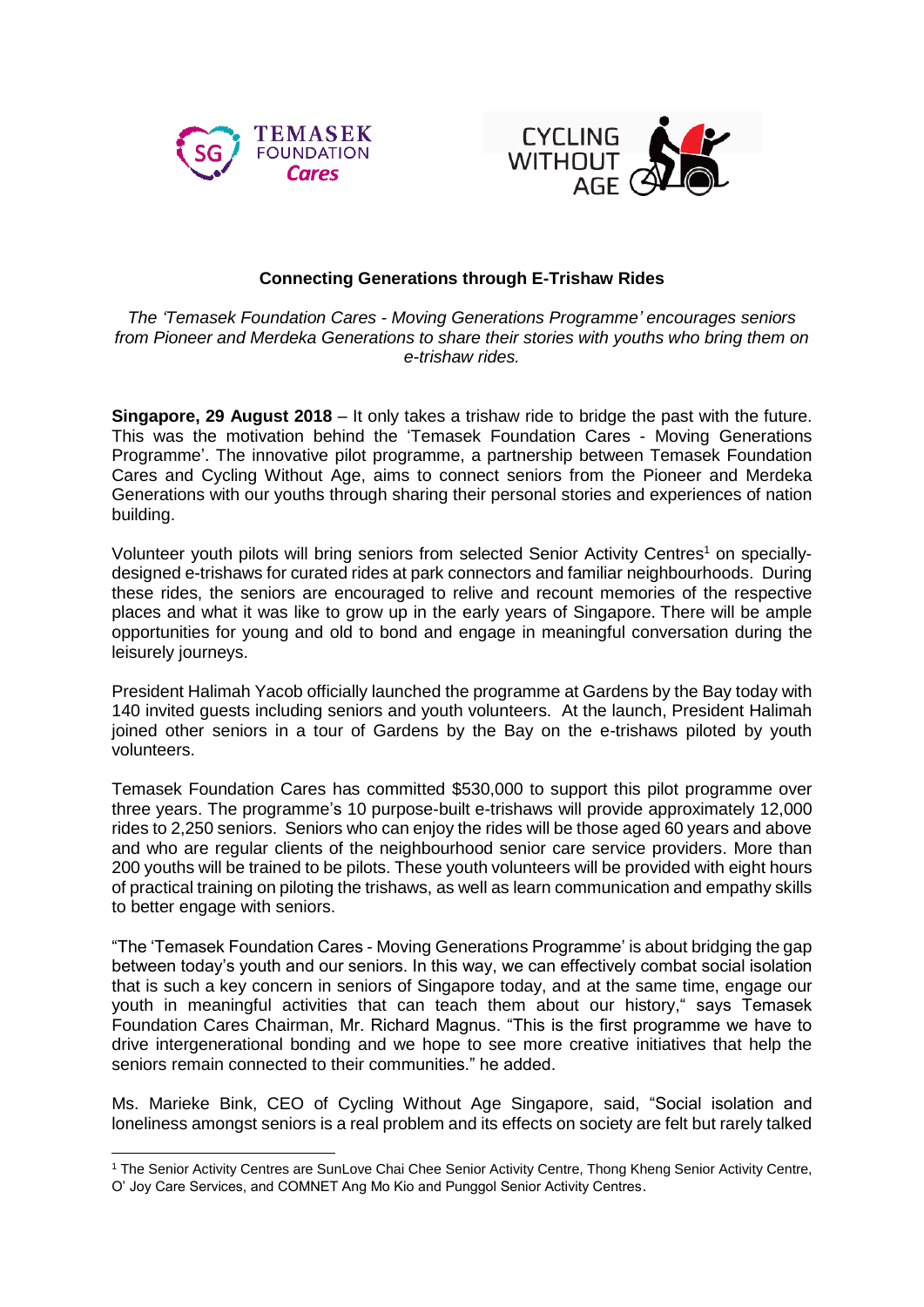about. Moving Generations is an opportunity to raise the level of awareness of the youth on this social issue, and engage them to be part of the solution. This is where our organisation's values of generosity, without age and storytelling come into play. When the youth give even just an hour of their time to cycling the seniors, this generosity is repaid by life lessons they are able to pick up through storytelling."

In addition to the five Senior Activity Centres, two nursing homes, Methodist Welfare Services Home and Sree Narayana Mission Nursing Home, will partner with the 'Temasek Foundation Cares - Moving Generations Programme' to offer trishaw rides to their seniors starting in September 2018. The programme aims to establish long-term partnerships with at least 10 senior centres by the end of 2018.

To date, the programme has over 200 volunteer sign-ups since recruitment first started in May 2018.

Mr. Ding Si Han, a second-year student at Nanyang Technological University and trishaw pilot for the programme, shared, "This programme has the potential to impact each senior's life on a personal level. I realised that many of them have not had the opportunity to ride a trishaw for more than 40 years. By bringing them back on to the trishaw, I hope to help them relive the memories of the past and bond with them through this experience. Through each conversation, I want to let every senior know that we are deeply grateful for their labour of love in making Singapore what it is today."

The e-trishaws, custom-built in Denmark and shipped to Singapore, have the following features:

- Safety: The e-trishaws are equipped with safety belts and have speed limiters that cap the top speed at 25kmh. The pilot is positioned behind the passenger seat, so that he/she can see the way ahead yet carry on a conversation with the elderly.
- User-friendliness: The e-trishaws are powered and provide assistance to the pilot for the first 5kmh. The platform is designed to comfortably seat two passengers and is easily accessible by the elderly and persons with disabilities.
- Streamlined body: Measuring 1m across, the e-trishaws are able to navigate the narrow ground-floor corridors of HDB blocks.

*The 'Temasek Foundation Cares - Moving Generations Programme' aims to build community and connectedness between youth and seniors through trishaw rides. In the next two years, the programme aims to build a volunteer network of 750 youth aged 16-35 to cycle seniors around Singapore and actively engage with them. Partnerships with more senior centres are also sought, so as to provide more seniors with opportunities to have trishaw rides. Interested parties can log on to [cyclingwithoutage.sg/moving-generations-programme](mailto:cyclingwithoutage.sg/moving-generations-programme) or email*  [info@cyclingwithoutage.sg](mailto:info@cyclingwithoutage.sg) *for more details.*

**For media enquiries, please contact:** Lim Mingyi (Ms) Temasek Foundation Cares H/P: 9021 5889

Ken Hickson (Mr) Cycling Without Age Singapore Email: [ken@cyclingwithoutage.sg](mailto:ken@cyclingwithoutage.sg)